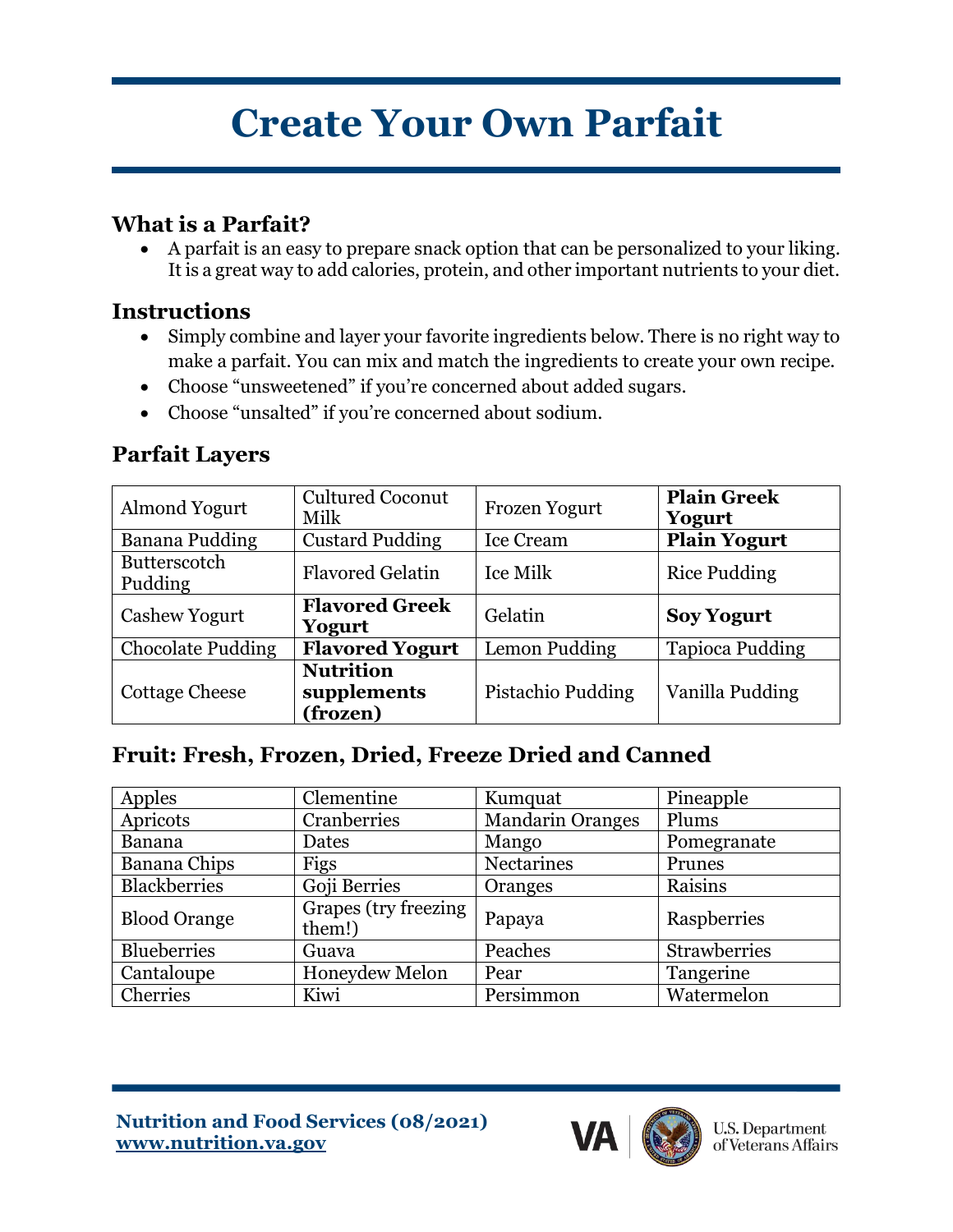#### **Sweets**

| Angel Food Cake           | Coconut<br>Flakes/Toasted<br>Coconut | Dark Chocolate<br>Chips | Mini<br>Marshmallows            |
|---------------------------|--------------------------------------|-------------------------|---------------------------------|
| <b>Brown Sugar</b>        | Cool Whip                            | <b>Gummy Candies</b>    | Mint Chips                      |
| Carob Chips               | <b>Crushed Cookies</b>               | Honey                   | Vanilla Wafers                  |
| <b>Chocolate Shavings</b> | <b>Crushed Sandwich</b><br>Cookies   | Maple Syrup             | <b>White Chocolate</b><br>Chips |

## **Extra Toppings for Added Flavor, Seasoning, and Fun**

| <b>Almond Butter</b>   | <b>Crushed Graham</b><br>Crackers | <b>Hazelnut Spread</b> | <b>Peanut Butter</b>       |
|------------------------|-----------------------------------|------------------------|----------------------------|
| <b>Almond Extract</b>  | <b>Crushed Nuts</b>               | <b>Hemp Seeds</b>      | Pepitas (Pumpkin<br>Seeds) |
| Avocado                | <b>Crushed Pretzels</b>           | Lemon Extract          | Poppy Seeds                |
| <b>Caramel Sauce</b>   | <b>Crystalized Ginger</b>         | Lemon or Lime          | <b>Powdered</b>            |
|                        |                                   | Zest                   | <b>Peanut butter</b>       |
| <b>Chia Seeds</b>      | Dry Cereal                        | Maraschino Cherry      | <b>Strawberry Syrup</b>    |
| <b>Chocolate Sauce</b> | Powdered                          | <b>Nonfat Dry Milk</b> | <b>Sunflower Seeds</b>     |
|                        | supplement                        | Powder                 |                            |
| Cinnamon               | Granola                           | <b>Oat Bran</b>        | Vanilla Extract            |
| Cocoa Powder           | <b>Ground Flaxseed</b>            | Orange Zest            | <b>Wheat Germ</b>          |

\*Bolded items are high in protein

## **Sample Parfait Recipes**

#### • **Strawberry Shortcake**

Angel Food Cake or Vanilla Wafers, strawberries, vanilla pudding or yogurt, whipped topping

#### • **Sailor's Treat**

Lime gelatin, lemon pudding, Greek Yogurt, whipped topping

## • **Beach Vacation**

Banana pudding, mango or pina colada gelatin, fruit (try pineapple, banana and/or strawberries), topped with coconut

#### • **Banana Split**

Banana, chocolate pudding or frozen yogurt, vanilla pudding or frozen yogurt, strawberries, topped with whipped topping and a maraschino cherry



U.S. Department<br>of Veterans Affairs